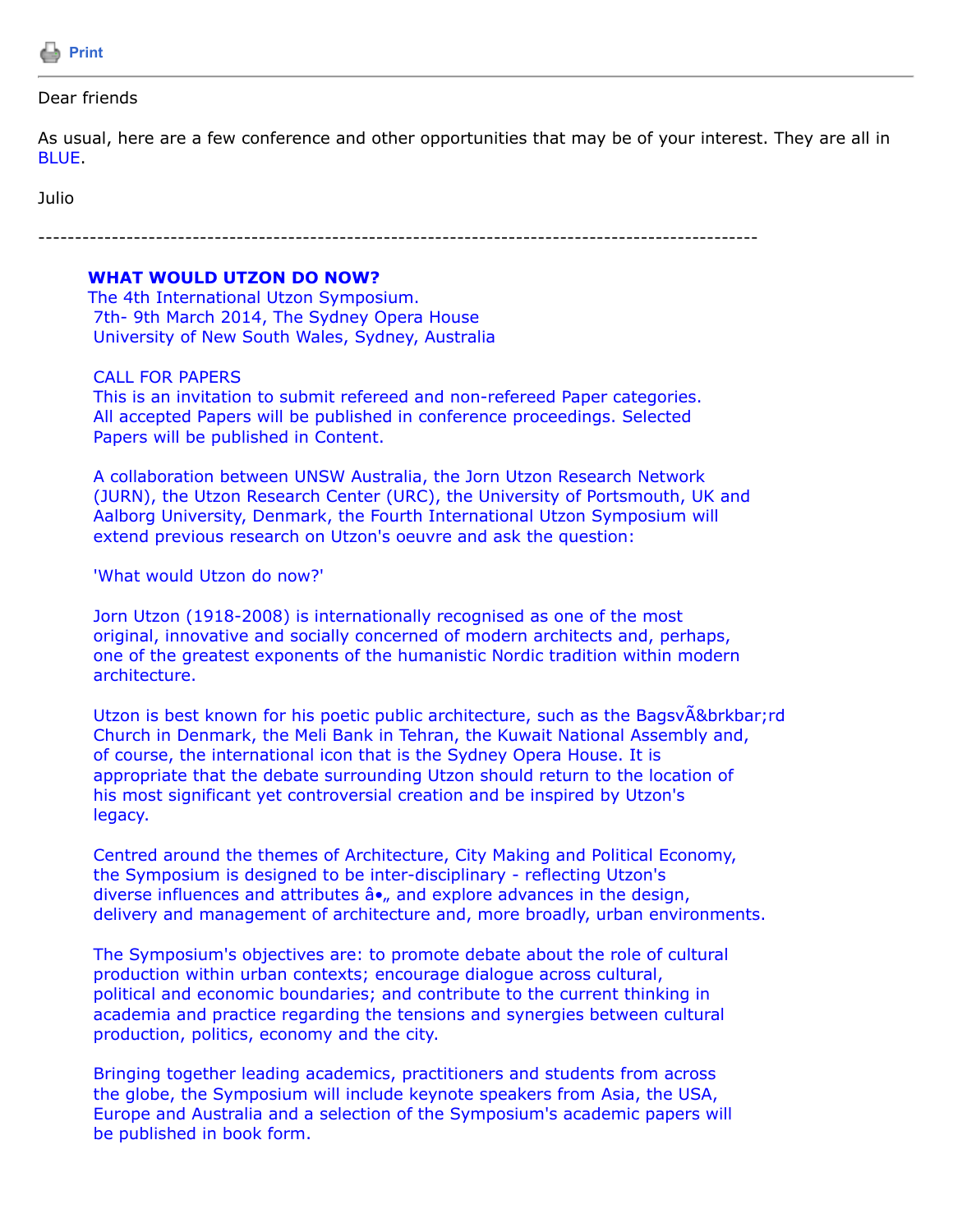The Symposium will be followed by a week-long Utzon Workshop located on Bruny Island, Tasmania, where key symposium themes will be further examined and tested.

THEMATIC FRAMES:

Contributions are invited within the following frames of discourse.

Political Economy

 Branding; Culture; Cultural Production; Development Finance; Globalisation; Identity; Infrastructure; Place; Public Policy

City-Making

 City Economy; City-Scape; Form; Icons; Landscape; Place-scape; Philosophy, Significance and Practice of Heritage; Urbanism; Urban Design

**Architecture** 

 Architecture; Contemporary Heritage; Digital Media; Interior Design; Performance Design; Practice; Product Design; Structures; Tectonics; Theory/Non-theory; Transcultural Influences

CALL FOR PAPERS:

 Abstracts may be submitted in one of two forms; submission for peer-review or non peer-review submissions. Papers developed from peer-reviewed abstract submissions will be published electronically and furthermore, be considered for publication in the UNSW Built Environment ISBN level journal Content. This will be a peer-reviewed edition of Content, a series of monographs published in Australia.

Abstracts submission:

- max 250 words

 - submitted by emailing [UtzonSymposium@unsw.edu.au](https://listserv.tamu.edu/cgi-bin/UtzonSymposium@unsw.edu.au) [<UtzonSymposium@unsw.edu.au](https://listserv.tamu.edu/cgi-bin/UtzonSymposium@unsw.edu.au)> in accordance with Author Guidelines and Pro-forma

- submission is required by midnight AEDT, Wednesday 30th October 2013

 - all abstracts will be peer-reviewed by the Symposium Scientific Committee, prior to acceptance

Full Paper submission:

- a Full Paper pro-forma will be emailed to all Authors upon acceptance of abstracts

- Full Papers will be limited to 5,000 words in length

- submission is required by midnight AEDT, Monday 17th February 2014

- peer-reviewed papers will be blind peer-reviewed by the Symposium Scientific Committee

 For more information and to register for the event, visit <http://www.be.unsw.edu.au/utzonsymposium> <<http://www.be.unsw.edu.au/utzonsymposium>>

UNSW ABN 57 195 873 179. CRICOS Provider No: 00098G

Enquiries: [utzonsymposium@unsw.edu.au](https://listserv.tamu.edu/cgi-bin/utzonsymposium@unsw.edu.au) <[utzonsymposium@unsw.edu.au](https://listserv.tamu.edu/cgi-bin/utzonsymposium@unsw.edu.au)>

-----------------------------------------------------------------------------------------------

**INTERNATIONAL THEOLOGICAL CONFERENCE: INTERFAITH DIALOGUE Conference**